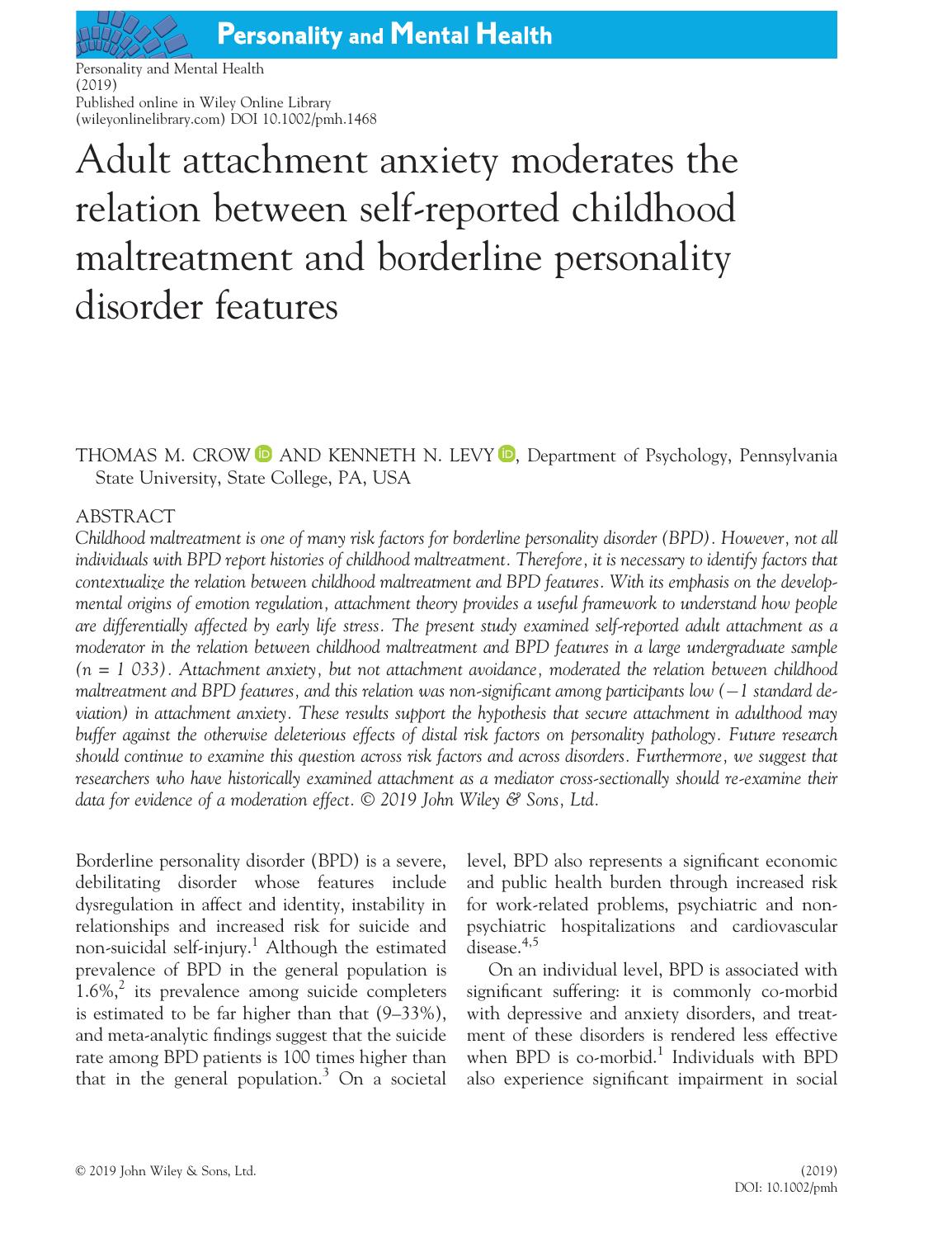and intimate relationships, partly because of a characteristic fear of abandonment related to a more general tendency towards interpersonal hypersensitivity.<sup>6,7</sup> When measured dimensionally (rather than with a yes/no diagnosis), even a few subthreshold features of BPD can cause clinically significant impairment.<sup>8,9</sup> Notably, measuring BPD this way may be more reliable and valid,  $10^{10}$ and dimensional measurements may be especially useful in non-clinical populations because some evidence suggests that the number of BPD criteria is more predictive of dysfunction in individuals meeting fewer criteria.<sup>11</sup> In summary, empirical research has unequivocally underscored the severe burden that BPD represents.

Among the many risk factors for BPD that have been examined, maltreatment in childhood has been repeatedly highlighted in its robust relation to BPD. A large body of research has converged on the general finding that maltreatment in childhood is more common among individuals with BPD than healthy controls, see Johnson et al.<sup>12</sup> and Widom et al.<sup>13</sup> for reviews. This finding holds across gender and socio-economic status,<sup>14,15</sup> and it holds whether BPD is measured dimensionally or as a categorical diagnosis.<sup>16,17</sup> It is unclear how much the type of maltreatment matters. For example, some studies have suggested that, compared with other forms of maltreatment, sexual abuse in particular may be robust in relation to BPD and related problems, although this effect may not be specific to BPD.<sup>18,19</sup> Some studies have shown that childhood emotional abuse may also play a salient and possibly unique role in risk for  $\overrightarrow{BPD}^{20,21}$  a finding that echoes the literature on BPD and insecure attachment, given the scaffolding of insecure attachment on which emotional abuse may often rest. Overall, the diversity of these samples and the range of methods employed (e.g. categorical, interview-based diagnosis vs. self-report measures of BPD) suggest a robust association between childhood maltreatment and BPD features.

Despite the robust association between childhood maltreatment and BPD, some individuals with BPD nonetheless have a history of little or no childhood maltreatment.<sup>22,23</sup> Therefore, it is important to identify contextual factors that may explain variation in the association between childhood maltreatment and adulthood BPD traits (e.g. identity disturbance) and symptoms (e.g. excessive anger), hereafter collectively referred to as 'BPD features'. While some such factors may be less flexible, such as constitutional sensitivities to experiences,  $24$  there are likely other factors that are amenable to intervention, either in adulthood or earlier in development. Identifying such malleable factors that can buffer against the development of BPD—or at least ameliorate its severity—has implications for the prevention and treatment of the sequelae of adverse childhood experiences.

One such factor may be the capacity to sustain healthy, close relationships and to effectively use such relationships for support during times of stress. Within the framework of attachment theory, securely attached individuals are able to flexibly cope with stressful situations as a function of their ability to find comfort in their social structure, whether in real interaction or in mental representation. On the other hand, non-securely attached individuals may be characterized in their relationships by high attachment anxiety, high attachment avoidance or both. Attachment anxiety refers to the tendency to worry about the availability and interest of close others, and attachment avoidance refers to discomfort with sharing feelings and a tendency to avoid dependence or affection. These two dimensions form a four-quadrant space in which each quadrant (high/high, high/low, etc.) can represent distinct attachment styles.<sup>25</sup> Compared with individuals high on attachment anxiety and/or avoidance, securely attached individuals not only have safe and trusted mental representations of the people in their lives but they are able and willing to actively seek others as a means to regulate stress.<sup>26,27</sup> These differences in attachment, first theoretically formulated by Bowlby, $^{28}$  have been robustly associated with differences in response to stress in the empirical literature. Specifically,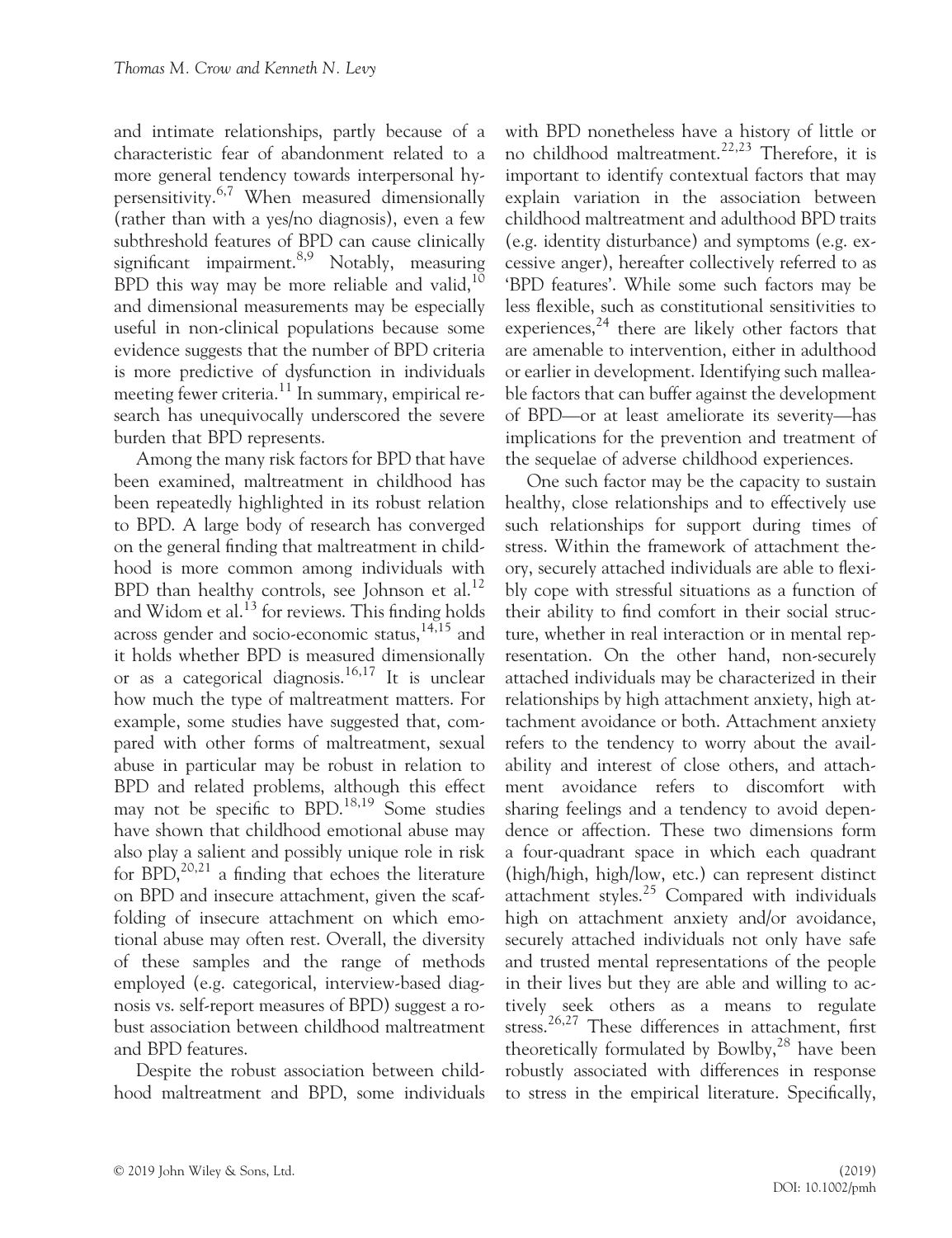securely attached adults seem to be buffered against various negative effects of stressors compared with their more attachment-anxious or attachment-avoidant counterparts, partly because secure individuals use more adaptive and effective coping mechanisms.29–<sup>31</sup>

In one example, researchers in a cleverly designed observational study of dating couples led women to believe they would undergo a short wait, and researchers then unobtrusively videotaped the subsequent interactions with their partners in a waiting room. There were striking differences in response by attachment style: securely attached women sought more support from their partner in conditions of increasing anxiety, whereas attachment-avoidant women sought progressively less support and reassurance from their partner as their anxiety level increased.<sup>32</sup> The same pattern of results emerges in other research even when a partner is not physically present. In this case, securely attached individuals are instead able to call upon positive memories and imagery of loved ones for support. For example, among Israeli ex-prisoners of war, secure attachment was associated with utilization of positive memories and imagery of trusted others during imprisonment, and securely attached individuals demonstrated the best long-term adjustment after returning home. Conversely, higher attachment anxiety and avoidance were both associated with more PTSD symptoms.<sup>33</sup>

Given the research highlighting the protective effects of secure attachment, it may be the case that attachment security serves as a buffer in the association between risk factors like childhood maltreatment and BPD features. Past research on attachment in BPD suggests that insecure attachment is the norm among individuals with  $BPD$ ,<sup>34,35</sup> implying that insecure attachment experiences are developmental precursors to BPD features. Although there is not one particular insecure attachment style that characterizes BPD, disorganized attachment coupled with unresolved trauma is common in individuals with BPD.<sup>36</sup> Because insecure attachment confers risk for both BPD and psychopathology more generally, securely attached individuals should fare better in the context of other risk factors.

Thus, in a large sample of university undergraduates, we sought to preliminarily test the hypothesis that secure attachment may protect individuals who experience childhood trauma from developing BPD features. Our main hypotheses were twofold. First, consistent with the literature described, we hypothesized that self-reports of childhood maltreatment would be positively correlated with self-reported BPD features. Next, we hypothesized that among individuals reporting secure attachment (i.e. low attachment anxiety and low attachment avoidance), the BPD–childhood maltreatment association would be significantly less strong than that in insecurely attached individuals.

## **Method**

## *Participants and procedure*

One thousand thirty-three undergraduates at a large north-eastern university completed a battery of self-report measures online in order to fulfil partial requirements for an introductory psychology course. All participants provided informed consent. Of these participants, 950 (92%) fully completed all measures in the succeeding text and were thus included in the relevant statistical analyses; the other 83 participants were missing data on at least one measure. There were no significant differences between full and partial completers on sex, age or any of the four measures in the succeeding text, and Little's missing completely at random test was non-significant  $(\chi^2(42)$  = 34.76,  $p = 0.78$ ), indicating that these data were missing completely at random.

Of the 950 participants included in the analyses, the majority were women (62.9%), heterosexual (90%), White (78%) and underclassmen (89%) with a mean age of 19.18 (SD = 2.11). Full demographic information is shown in Table 1.

All procedures in this study were approved by the Pennsylvania State University Institutional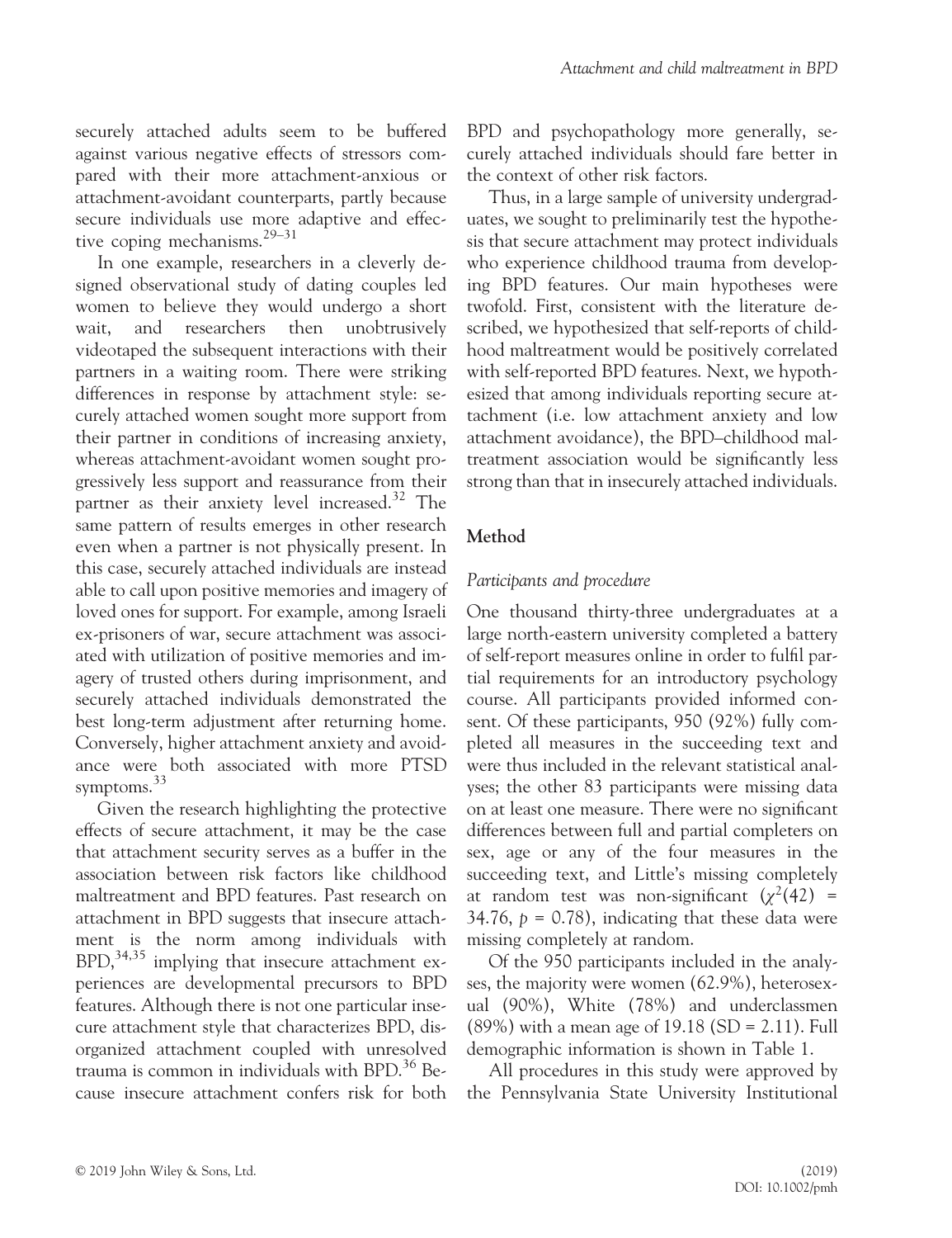| Characteristic         | $n (N = 1 033)$ | $\%$  |
|------------------------|-----------------|-------|
| Gender                 |                 |       |
| Male                   | 349             | 36.93 |
| Female                 | 594             | 62.86 |
| Transgender            | 2               | 0.21  |
| Primary race/ethnicity |                 |       |
| Caucasian              | 740             | 77.98 |
| Asian/Pacific Islander | 90              | 9.48  |
| African American       | 44              | 4.64  |
| Hispanic/Latino        | 39              | 4.11  |
| African Caribbean      | 12              | 1.26  |
| Arab                   | 3               | 0.32  |
| African                | 30              | 32    |
| Other                  | 17              | 1.79  |
| Class year             |                 |       |
| Freshman               | 670             | 70.68 |
| Sophomore              | 169             | 17.83 |
| Junior                 | 65              | 6.86  |
| Senior                 | 44              | 4.64  |
|                        |                 |       |

Table 1: Sample characteristics

Summed totals may be less than 1 033 because of some missing data.

Review Board, and all procedures conformed to the provisions of the Declaration of Helsinki.

#### *Measures*

*Demographics.* At the beginning of the larger questionnaire battery, participants responded to a series of demographics questions, including age, gender, racial/ethnic identity, college year, work status, relationship status and some questions about parental demographics.

*McLean Screening Instrument for Borderline Personality Disorder37.* The McLean Screening Instrument for Borderline Personality Disorder (MSI-BPD) is a self-report screening measure of BPD features. It consists of 10 yes/no items that correspond to the nine *DSM-IV/5* criteria for BPD (two items for paranoia/dissociation). As a screening instrument, the MSI-BPD has shown adequate criterion validity with semi-structured interviews in community and clinical samples,  $37,38$  where a cut-off score of seven yielded the best trade-off between sensitivity and specificity. The total MSI-BPD score is the sum of all 'yes' responses.

In the current sample, 38 participants (4%) scored at or above the previously established clinical cut-off of seven<sup>37</sup> on the MSI-BPD, and 94 participants (9.9%) endorsed at least half (five) of the MSI-BPD items.

*Childhood Trauma Questionnaire–Short Form39.*

The Childhood Trauma Questionnaire–Short Form (CTQ-SF) is a 28-item self-report questionnaire. The CTQ-SF retrospectively measures frequency of childhood traumatic incidents classified into five categories: physical abuse (e.g. 'I was punished with a belt, a board, a cord, or some other hard object'), sexual abuse (e.g. 'Someone made me do or watch sexual things'), emotional abuse (e.g. 'People called me things like stupid, lazy or ugly'), physical neglect (e.g. 'I didn't have enough to eat') and emotional neglect (reverse scored; 'People in my family felt close to each other'). All items are preceded by the phrase, 'When I was growing up …', and participants were explicitly instructed to report on their experience prior to age 18. Trauma frequency ratings are made on a five-point Likert-type scale: *never true*, *rarely true*, *sometimes true*, *often true* and *always true*. As such, childhood maltreatment frequency was measured continuously, yielding a total childhood trauma score and five subscores corresponding to the categories listed earlier.

The CTQ-SF has shown acceptable reliability and validity in both clinical and community populations.<sup>39,40</sup> Bernstein et al.<sup>39</sup> found moderate levels of agreement between therapist observation ratings and CTQ-SF subscale scores (correlations as high as 0.75 for sexual abuse) and good internal consistency scores across a range of samples (physical abuse = 0.83–0.86, emotional abuse =  $0.84 - 0.89$  and sexual abuse =  $0.92 -$ 0.95). Internal consistency was high in this sample for four subscales (physical abuse  $= 0.76$ , emotional abuse =  $0.85$ , sexual abuse =  $0.94$  and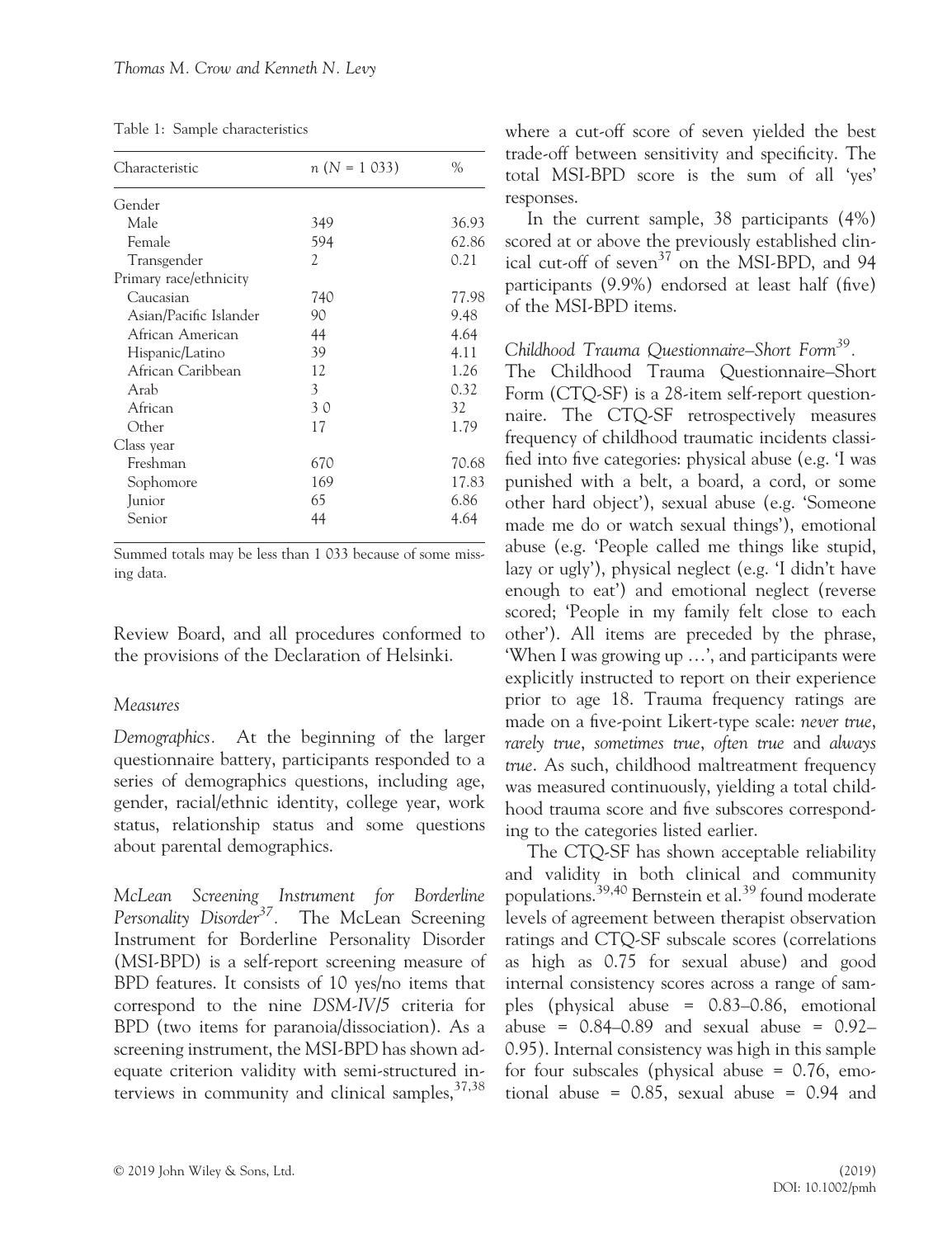emotional neglect = 0.90) and low for physical neglect ( $\alpha$  = 0.56). The low reliability for physical neglect is consistent with other studies that demonstrated lower reliability for physical neglect across samples.  $41-43$  The total score was used for all analyses in the current study.

*Experiences in close relationships-revised44.* The experiences in close relationships-revised is a 36 item self-report measure of adult attachment. It comprises two subscales that assess two theoretically orthogonal dimensions, attachment anxiety and avoidant attachment. Attachment anxiety assesses the extent to which an individual is preoccupied about others' affection and worried about being abandoned by others. This dimension is assessed with items like 'I often worry that people do not really love me' and 'My desire to be very close sometimes scares people away'. Attachment avoidance is measured with items such as 'I prefer not to be too close to people' and 'I find it easy to depend on people' (reverse scored). Across hundreds of studies, the anxiety and avoidance dimensions are nearly orthogonal, as intended, with an average correlation of  $r = 0.15$ .<sup>45</sup> In the current sample, there was a small correlation between attachment anxiety and avoidance (*r* = 0.27, *p <* 0.001). Internal consistency was high for both attachment anxiety ( $\alpha$  = 0.93) and attachment avoidance ( $α = 0.91$ ). Given the centrality of attachment disturbance in  $BPD<sub>1</sub><sup>36</sup>$  we have provided a graph depicting the current sample's scores on the two experiences in close relationships-revised dimensions, with larger dots/circles representing higher scores on the MSI-BPD (Figure 1).

## **Results**

The presented data were collected in 2012. All analyses were conducted using IBM SPSS Statistics v24. Bivariate relations (Pearson's *r*) demonstrated significant correlations between attachment, total childhood maltreatment and BPD features that were small to moderate in magnitude (Table 2). Next, we conducted a regression-based moderation analysis in order to assess potential interactions between childhood maltreatment and adult attachment in predicting BPD features. Attachment avoidance was initially included as a variable in these models, but because it was a significant predictor neither independently nor in interaction with other variables, it was dropped from the analyses in favour of a more parsimonious model. In this more compact model, the interaction between childhood maltreatment and attachment anxiety was the only significant predictor of BPD features. The results of this regression are depicted in Table 3.

In order to determine the magnitude of the relation between childhood maltreatment and BPD features at different levels of attachment anxiety, we conducted regression-based simple slopes analyses. At low levels of attachment anxiety (one standard deviation below the mean), the magnitude of the relation between childhood maltreatment and BPD features was small and nonsignificant,  $b = 0.009$ ,  $t(939) = 0.99$ ,  $p = 0.32$ . At high levels of attachment anxiety (+1 standard deviation), this relationship was stronger, *b* = 0.062, *t*(939) = 8.98, *p <* 0.001. These effects are equivalent to Cohen's *d*s of 0.06 and 0.59, respectively, suggesting a substantial group difference and, notably, a non-significant effect among individuals reporting low attachment anxiety. This interaction is visualized in Figure 2.

## **Discussion**

We sought to examine the roles of adult attachment and childhood maltreatment in relation to BPD features. Specifically, we were interested in the relation between self-reported childhood maltreatment and BPD features at varying levels of attachment security. Here, we relied on two bodies of research literature: one suggesting that maltreatment in childhood is a potential risk factor for  $BPD<sup>12,13,15</sup>$ ; and another suggesting that individual differences in attachment may contextualize the impact of such risk factors.  $46,47$ Consistent with previous research,  $18,19,21,22,48$  we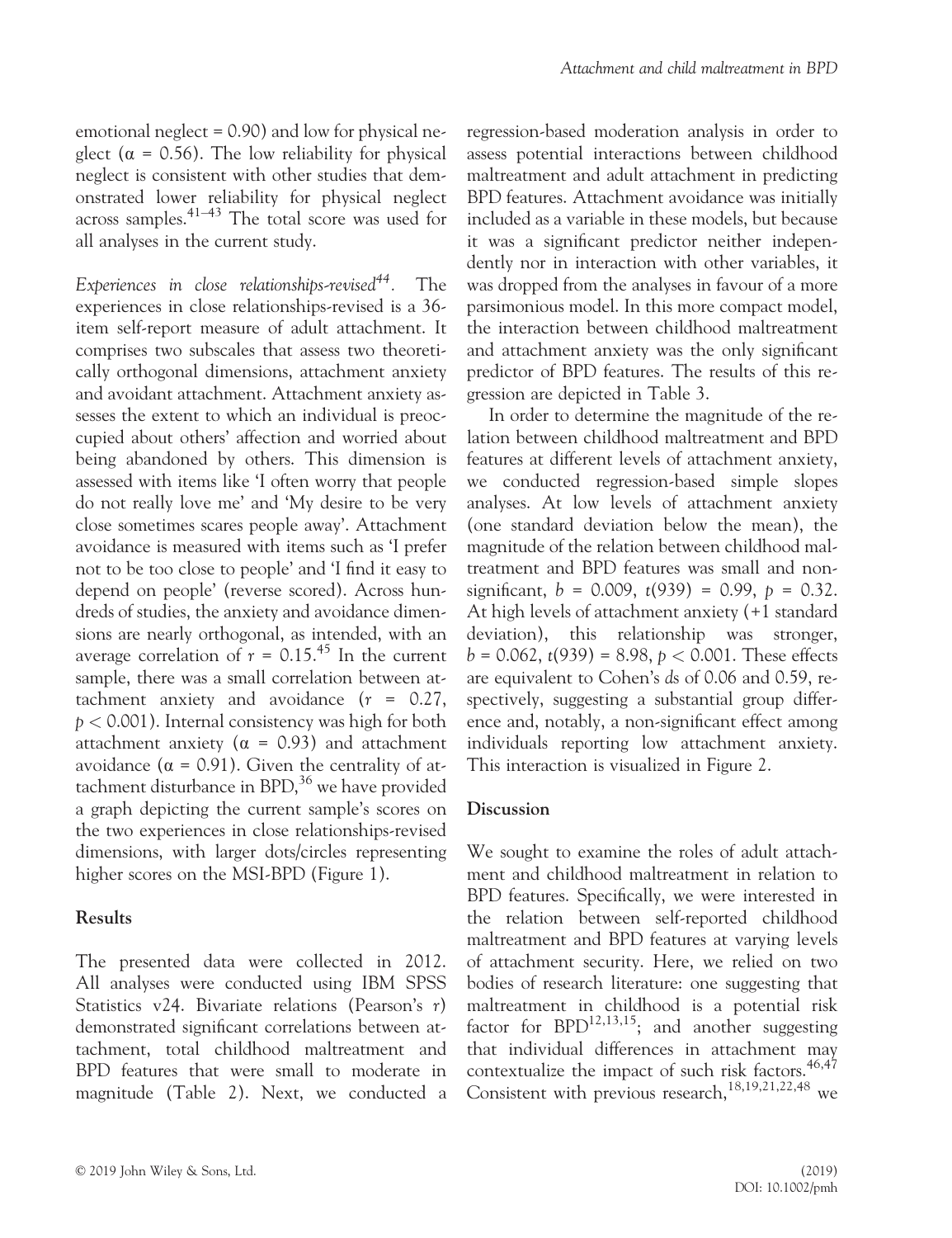

**Figure 1:** Participant McLean Screening Instrument for Borderline Personality Disorder scores (higher scores = larger circles) plotted onto the two-dimensional attachment space. ECR-R, experiences in close relationships-revised [Colour figure can be viewed at [wileyonlinelibrary.com](http://wileyonlinelibrary.com)]

Table 2: Summary of intercorrelations, means and standard deviations for scores on the CTQ-SF, ECR-R avoidance and anxiety and MSI-BPD

| Measure            |      | $\mathcal{L}$ | $\overline{3}$     | M           | SD.  |
|--------------------|------|---------------|--------------------|-------------|------|
| 1. CTO-SF          |      |               |                    | 34.42 11.42 |      |
| 2. ECR-R anxiety   | 0.21 |               |                    | 2.91        | 1.20 |
| 3. ECR-R avoidance | 0.28 | 0.27          |                    | 3.22        | 1.22 |
| 4. MSI-BPD         | 0.32 |               | $0.39$ $0.15$ 1.20 |             | 2.06 |
|                    |      |               |                    |             |      |

CTQ-SF, Childhood Trauma Questionnaire–Short Form; ECR-R, experiences in close relationships-revised; MSI-BPD, McLean Screening Instrument for Borderline Personality Disorder. All correlations were significant at *p <* 0.001.

hypothesized that childhood maltreatment would be positively correlated with BPD features. However, we hypothesized that the strength of this relation would be smaller in securely attached individuals; high attachment security (i.e. low selfreported attachment anxiety and avoidance) would serve as a 'buffer' between childhood maltreatment and BPD. We tested these hypotheses in a large, undergraduate sample who filled out self-report measures online.

We found that self-reports of childhood maltreatment were positively related to BPD features. In partial confirmation of our hypothesis, attachment anxiety, but not attachment avoidance, moderated the relation between childhood maltreatment and BPD. Specifically, there was a moderate relation between childhood maltreatment and BPD features among individuals reporting high levels of attachment anxiety, whereas this effect was smaller and non-significant in those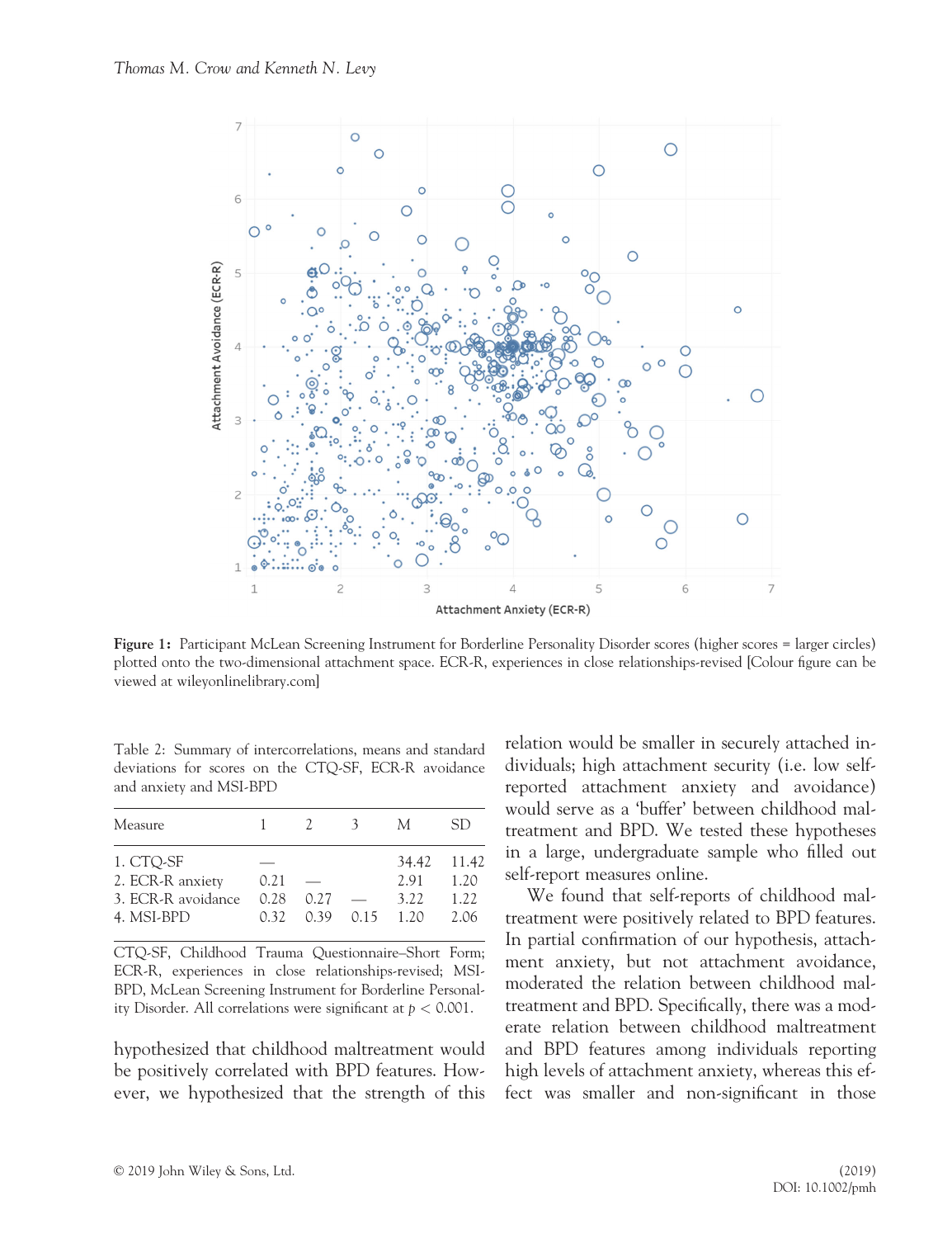| $DV = MSI-BPD$                   | Model 1    |            | Model 1       |           |  |
|----------------------------------|------------|------------|---------------|-----------|--|
|                                  | $B$ (SE B) |            | $B$ (SE B)    | ι         |  |
| CTQ-SF                           | 0.04(0.01) | $8.18***$  | $-0.03(0.02)$ | $-1.69$   |  |
| ECR-R anxiety                    | 0.58(0.05) | $11.42***$ | $-0.14(0.17)$ | $-0.82$   |  |
| $CTQ \times ECR$ anx interaction |            |            | 0.02(0.01)    | $4.57***$ |  |
| $R^2$                            |            | 0.226      |               | 0.226     |  |
| F model                          |            |            | 124.006***    | 91.387*** |  |

Table 3: Hierarchical multiple regression predicting MSI-BPD score from CTQ-SF total score, ECR-R anxiety score and their interaction

B, unstandardized regression coefficient; *t*, coefficient *t*-statistic; CTQ-SF, Childhood Trauma Questionnaire–Short Form; ECR-R, experiences in close relationships-revised; MSI-BPD, McLean Screening Instrument for Borderline Personality Disorder.  $***<sub>b</sub> < 0.001$ .



**Figure 2:** The relation between childhood trauma and BPD features is stronger in individuals high (+1 SD) on attachment anxiety. ECR-R, experiences in close relationships-revised; MSI-BPD, McLean Screening Instrument for Borderline Personality Disorder

reporting low attachment anxiety. These findings are consistent with the notion of attachment security as a protective factor against psychopathology,34,49,50 although attachment avoidance played no predictive role in our regression models. This suggests that, at least in the case of the childhood

maltreatment–BPD relation in non-clinical samples, attachment security may be protective only insofar as it entails low attachment anxiety.

Whereas features of BPD can typically be predicted by self-reports of childhood maltreatment, $^{21,51}$  we found that, for the most part, this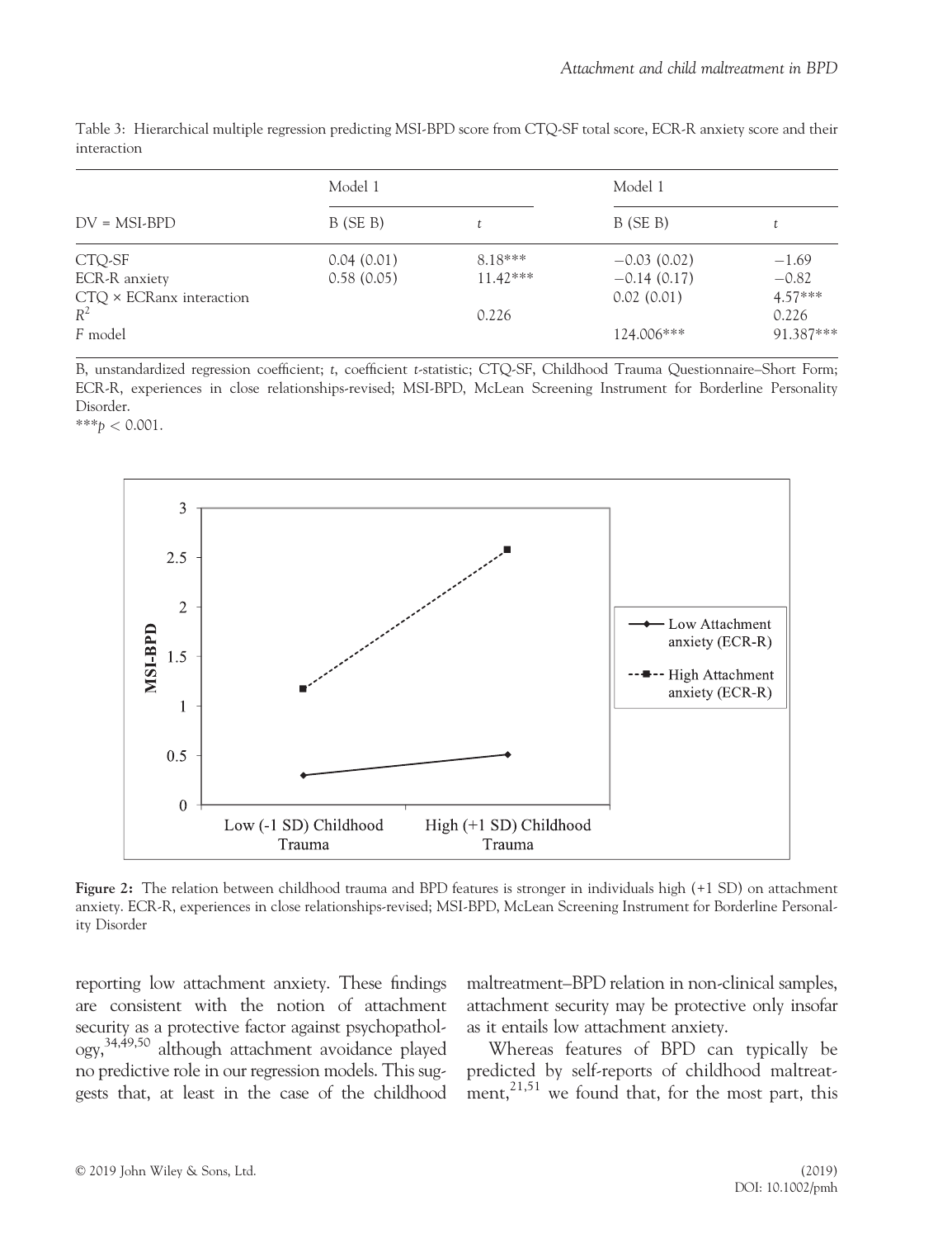was true only among study participants who reported increased preoccupation with others' availability (i.e. attachment anxiety). This suggests that attachment security—the capacity to represent others as safe and trustworthy—may buffer against the deleterious impact of childhood maltreatment on adulthood BPD features. Extended developmentally, these findings are consistent with the proposition that the development of secure attachment early in life is a protective factor against an abusive, neglectful or otherwise suboptimal environment. Empirical research in developmental psychopathology has borne this out empirically. Masten and colleagues<sup>52</sup> have highlighted the importance of adults' responses to children's stressors, as well as the presence of and modelling by a competent adult more generally, in fostering resilience both after stressors and during times of prolonged stress. In summarizing the 30-year longitudinal Minnesota study of at-risk mothers and their children, Sroufe<sup>53</sup> describes the many protective roles of secure attachment at multiple time points. Secure attachment not only buffered against stress within one time point but it predicted how well individuals recovered from the effects of stress when followed into the next time point many years later.

Although it is useful to know that attachment security may buffer against risk factors like childhood maltreatment, it is equally or more important to understand why. Unfortunately, our data do not shed light on possible mechanisms. As described before, there is evidence that securely attached individuals cope with stressors more adaptively than insecurely attached individuals.<sup>30,33</sup> Coping, or emotion regulation more broadly, may thus be a central mechanism through which attachment has its protective effects. In fact, attachment theory as originally conceived by Bowlby<sup>28</sup> provided a developmental framework for understanding emotion regulation. Findings from the longitudinal Minnesota study are consistent with coping and emotion regulation as central mechanisms in the protective effects of secure attachment.<sup>53</sup> For example, not only were

securely attached children better able to cull support from adults in a flexible way but they were able to modify their behaviour and affect flexibly depending on the situation. They displayed less negative affect and were more effective socially, and they scored higher on measures of self-esteem and 'ego resilience', a measure specifically of regulation. These skills served them not only in childhood but throughout the lifespan: insecurely attached children were much more likely to succumb to stressors in the form of psychopathology including BPD.<sup>53,54</sup>

Although our findings are broadly consistent with both attachment theory and a number of empirical studies on childhood maltreatment and BPD, we note a number of limitations to this study. First, these cross-sectional data preclude firm conclusions about causality. Although childhood maltreatment cannot be directly explored experimentally, the rich literature in attachment theory and developmental psychopathology more broadly has made clear that longitudinal, observational studies of variations in early environment can yield tremendous insights about how such variations impact later functioning.<sup>13,53,55</sup> Our findings are consistent with those throughout that longitudinal literature, although we are limited here to self-reports of past experiences and current representations of self and other. This may impact the findings because individuals high in BPD features may be more likely to represent past memories negatively,<sup>56</sup> potentially confounding the examined effects on which some of our arguments rest. Although our data cannot easily address this problem, there is evidence to suggest that retrospective reports of childhood maltreatment, when inaccurate, are more prone to false negatives than false positives.57,58 If this is true among individuals with BPD, then it is counter to the idea of artificially inflated reports of maltreatment by BPD patients, although this question has not been specifically examined in a BPD sample to our knowledge. Furthermore, while there is some reason to believe that the disorganized attachment characteristic of BPD may lead to incoherent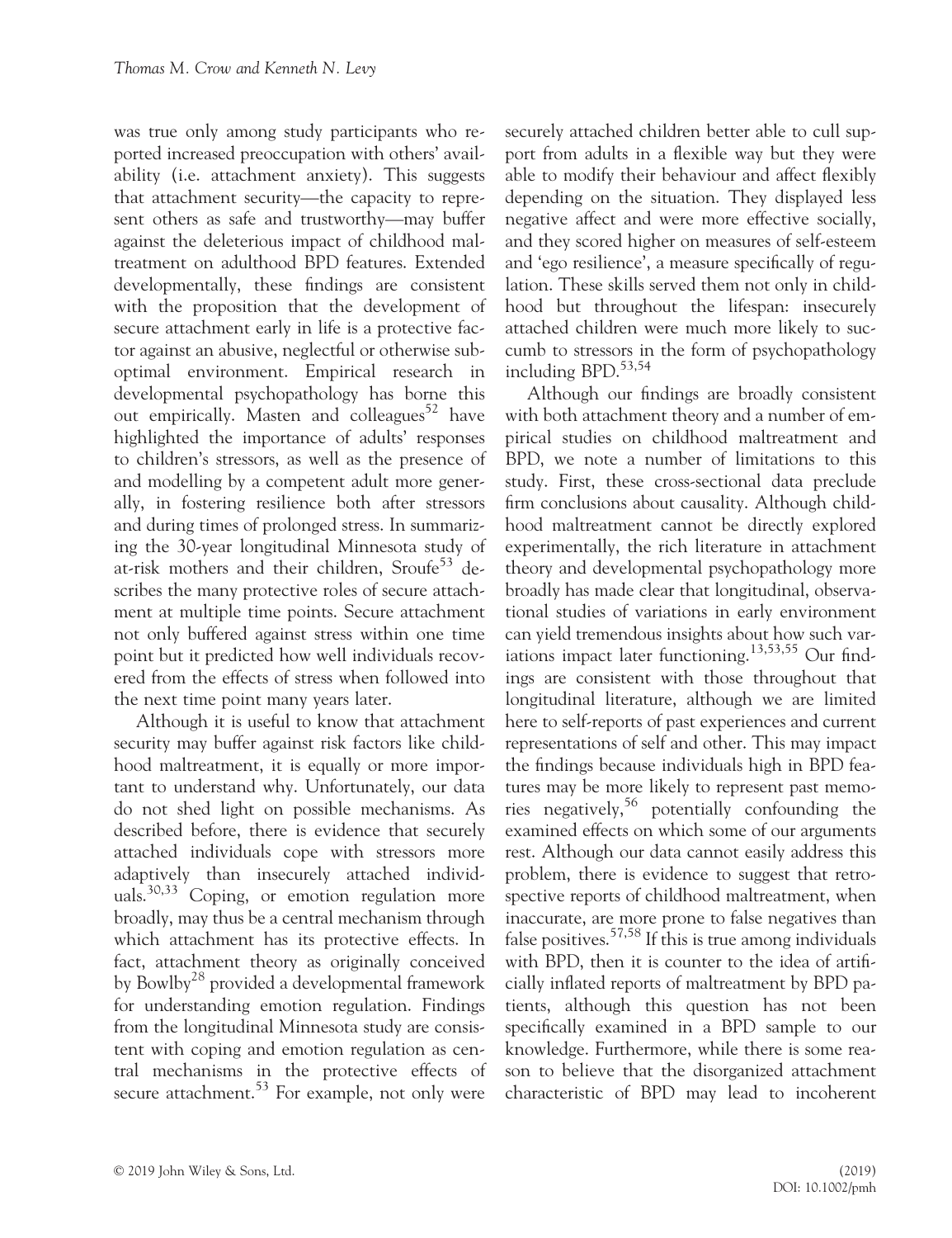accounts of childhood events,<sup>53</sup> we believe that controlling for attachment in our regression models should guard against such a confound to some degree. Finally, our sample is limited in racial and ethnic diversity, and thus, the generalizability of these findings across racial groups cannot be established.

Despite these limitations, we believe that this study is unique in its testing of multiple attachment variables as cross-sectional moderators of early risk factors (childhood maltreatment) and distal outcomes (adulthood BPD features). To our knowledge, only a few cross-sectional studies have examined attachment variables as moderators of the relation between childhood maltreatment and psychopathological outcomes.<sup>46,47,59,60</sup> and some have examined social support, which may function similarly at a representational level.61,62 We believe that much data similar to ours exist that could use moderation analyses to probe the hypothesis that attachment security is protective. When two-dimensional measures of attachment are available in a data set, threeway interactions including both attachment dimensions and some risk factor should be probed in order to fully test this hypothesis. If only twoway interactions are significant in such a fully specified regression or ANOVA, this should be noted in the text or figures, because it is of theoretical importance.

Surprisingly, few published studies have tested adult attachment as a moderator in this way, placing it in a model between risk factor and pathological outcome. More often, adult attachment is instead positioned as a mediator in the relation between a childhood stressor and a psychopathological outcome, $63$  because the developmental literature clearly shows a deleterious effect of early maltreatment on attachment style.<sup>64</sup> Nevertheless, we suggest that these and other authors should also test attachment variables as moderators in their data. In fact, because attachment can be taken as a mediator or a moderator, depending on the question, best practice in this case is to create more complete statistical models that can adequately account for these complexities. However, we recognize the limitations of more complex statistical models in the case of retrospective self-report data; utilizing such models in the context of well-rounded longitudinal data sets will ultimately yield the richest findings. Motivated researchers should therefore continue to channel efforts towards conducting or supporting such longitudinal studies to better elucidate the mechanisms through which secure attachment may be protective.

## **References**

- 1. Skodol AE, Gunderson JG, Pfohl B et al. The borderline diagnosis I: psychopathology, comorbidity, and personality structure. *Biol Psychiatry* 2002; **51**: 936–50.
- 2. Torgersen S. The nature (and nurture) of personality disorders. *Scand J Psychol* 2009; **50**: 624–32.
- 3. Pompili M, Girardi P, Ruberto A et al. Suicide in borderline personality disorder: a meta-analysis. *Nord J Psychiatry* 2005; **59**: 319–24.
- 4. Samuels J. Personality disorders: epidemiology and public health issues. *Int Rev Psychiatry* 2011; **23**: 223–33.
- 5. van Asselt ADI, Dirksen CD, Arntz A et al. The cost of borderline personality disorder: societal cost of illness in BPD-patients. *Eur Psychiatry* 2007; **22**: 354–61.
- 6. Gunderson JG, & Lyons-Ruth K. BPD's interpersonal hypersensitivity phenotype: a gene-environmentdevelopmental model. *J Pers Disord* 2008; **22**: 22–41.
- 7. Stepp S, Pilkonis P, Yaggi K et al. Interpersonal and emotional experiences of social interactions in borderline personality disorder. *J Nerv Ment Dis* 2009; **197**: 484–91.
- 8. Zimmerman M, Chelminski I, Young D et al. Does the presence of one feature of borderline personality disorder have clinical significance? Implications for dimensional ratings of personality disorders. *J Clin Psychiatry* 2012; **73**: 8–12.
- 9. Ellison WD, Rosenstein L, Chelminski I et al. The clinical significance of single features of borderline personality disorder: anger, affective instability, impulsivity, and chronic emptiness in psychiatric outpatients. *J Pers Disord* 2016; **30**: 261–70.
- 10. Trull TJ, & Durrett CA. Categorical and dimensional models of personality disorder. *Annu Rev Clin Psychol* 2005; **1**: 355–80.
- 11. Zimmerman M, Chelminski I, Young D et al. Is dimensional scoring of borderline personality disorder important only for subthreshold levels of severity? *J Personal Disord N Y* 2013; **27**: 244–51.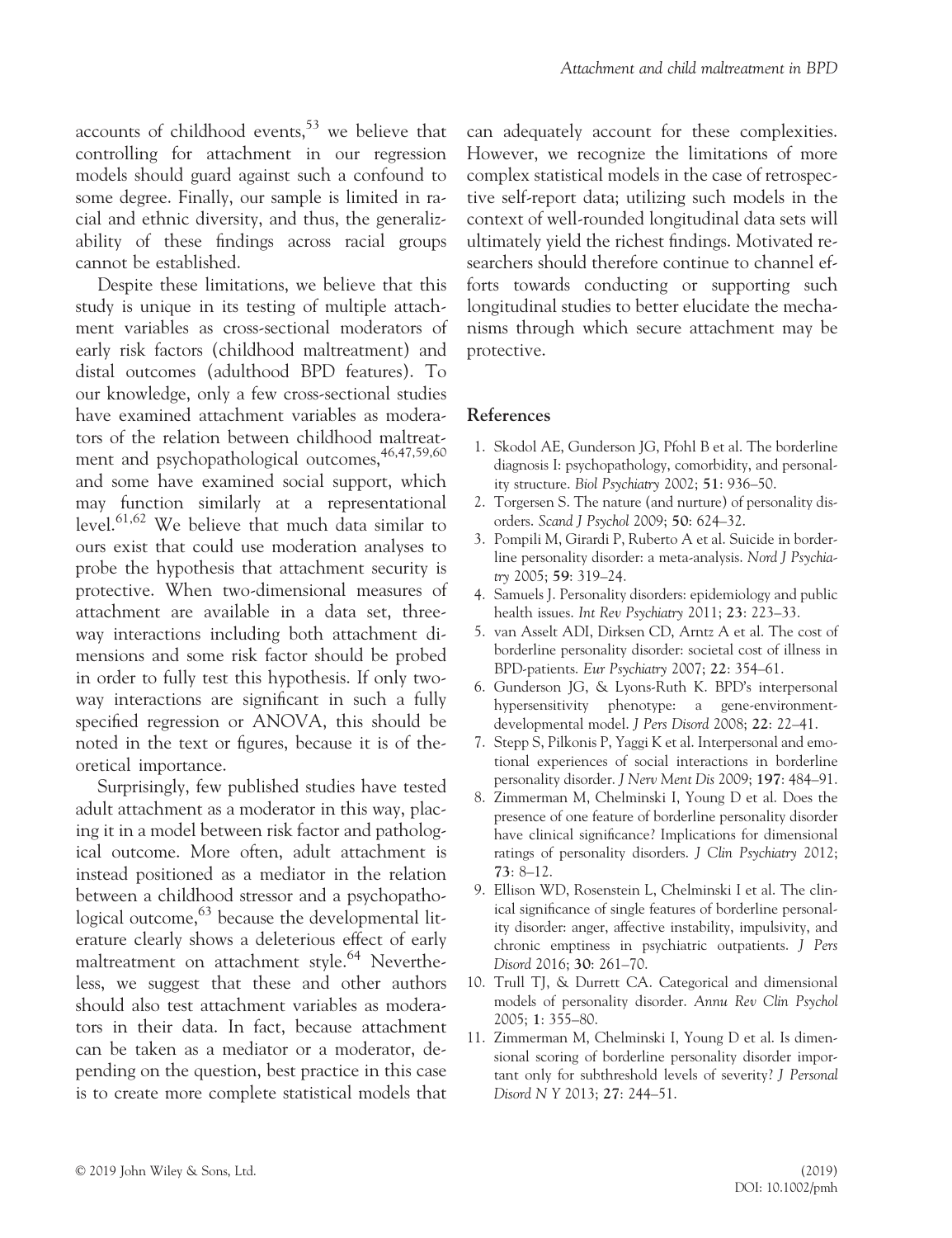- 12. Johnson JG, Smailes EM, Cohen P et al. Associations between four types of childhood neglect and personality disorder symptoms during adolescence and early adulthood: findings of a community-based longitudinal study. *J Pers Disord* 2000; **14**: 171–87.
- 13. Widom CS, Czaja SJ, Paris J. A prospective investigation of borderline personality disorder in abused and neglected children followed up into adulthood. *J Pers Disord* 2009; **23**: 433–46.
- 14. Johnson JG, Cohen P, Smailes EM et al. Childhood verbal abuse and risk for personality disorders during adolescence and early adulthood. *Compr Psychiatry* 2001; **42**: 16–23.
- 15. Johnson JG, Cohen P, Brown J et al. Childhood maltreatment increases risk for personality disorders during early adulthood. *Arch Gen Psychiatry* 1999; **56**: 600.
- 16. Lobbestael J, Arntz A, Bernstein DP. Disentangling the relationship between different types of childhood maltreatment and personality disorders. *J Pers Disord* 2010; **24**: 285–95.
- 17. Yen S, Shea MT, Battle CL et al. Traumatic exposure and posttraumatic stress disorder in borderline, schizotypal, avoidant, and obsessive-compulsive personality disorders: findings from the collaborative longitudinal personality disorders study. *J Nerv Ment Dis* 2002; **190**: 510–18.
- 18. Fossati A, Madeddu F, Maffei C. Borderline personality disorder and childhood sexual abuse: a meta-analytic study. *J Pers Disord* 1999; **13**: 268–80.
- 19. Zanarini MC, Yong L, Frankenburg FR et al. Severity of reported childhood sexual abuse and its relationship to severity of borderline psychopathology and psychosocial impairment among borderline inpatients. *J Nerv Ment Dis* 2002; **190**: 381–7.
- 20. Kuo JR, Khoury JE, Metcalfe R et al. An examination of the relationship between childhood emotional abuse and borderline personality disorder features: the role of difficulties with emotion regulation. *Child Abuse Negl* 2015; **39**: 147–55.
- 21. Rosenstein LK, Ellison WD, Walsh E et al. The role of emotion regulation difficulties in the connection between childhood emotional abuse and borderline personality features. *Personal Disord Theory Res Treat*. Epub ahead of print 9 August 2018; **9**: 590–4. [https://doi.org/](https://doi.org/10.1037/per0000294) [10.1037/per0000294.](https://doi.org/10.1037/per0000294)
- 22. Herman JL, Perry C, van der Kolk BA. Childhood trauma in borderline personality disorder. *Am J Psychiatry* 1989; **146**: 490–5.
- 23. Zanarini MC, Williams AA, Lewis RE et al. Reported pathological childhood experiences associated with the development of borderline personality disorder. *Am J Psychiatry* 1997; **154**: 1101.
- 24. Hammen C, Bower JE, Cole SW. Oxytocin receptor gene variation and differential susceptibility to family environment in predicting youth borderline symptoms. *J Pers Disord* 2015; **29**: 177–92.
- 25. Bartholomew K, & Horowitz LM. Attachment styles among young adults: a test of a four-category model. *J Pers Soc Psychol* 1991; **61**: 226–44.
- 26. Feeney BC, & Thrush RL. Relationship influences on exploration in adulthood: the characteristics and function of a secure base. *J Pers Soc Psychol* 2010; **98**: 57–76.
- 27. Fraley RC, & Shaver PR. Airport separations: a naturalistic study of adult attachment dynamics in separating couples. *J Pers Soc Psychol* 1998; **75**: 15.
- 28. Bowlby J. *Attachment and Loss: Attachment*, 2nd Edition. New York: Basic Books, 1969.
- 29. Benoit M, Bouthillier D, Moss E et al. Emotion regulation strategies as mediators of the association between level of attachment security and PTSD symptoms following trauma in adulthood. *Anxiety Stress Coping* 2010; **23**: 101–18.
- 30. Mikulincer M, Florian V, Weller A. Attachment styles, coping strategies, and posttraumatic psychological distress: the impact of the Gulf War in Israel. *J Pers Soc Psychol* 1993; **64**: 817–26.
- 31. Kratz AL, Davis MC, Zautra AJ. Attachment predicts daily catastrophizing and social coping in women with pain. *Health Psychol* 2012; **31**: 278–85.
- 32. Simpson JA, Rholes WS, Nelligan JS. Support seeking and support giving within couples in an anxietyprovoking situation: the role of attachment styles. *J Pers Soc Psychol* 1992; **62**: 434–46.
- 33. Solomon Z, Ginzburg K, Mikulincer M et al. Coping with war captivity: the role of attachment style. *Eur J Personal* 1998; **12**: 271–85.
- 34. Barone L. Developmental protective and risk factors in borderline personality disorder: a study using the adult attachment interview. *Attach Hum Dev* 2003; **5**: 64–77.
- 35. Agrawal HR, Gunderson J, Holmes BM et al. Attachment studies with borderline patients: a review. *Harv Rev Psychiatry* 2004; **12**: 94–104.
- 36. Levy KN. The implications of attachment theory and research for understanding borderline personality disorder. *Dev Psychopathol* 2005; **17**: null: 959–86.
- 37. Zanarini MC, Vujanovic AA, Parachini EA et al. A screening measure for BPD: the McLean screening instrument for borderline personality disorder (MSI-BPD). *J Pers Disord* 2003; **17**: 568–73.
- 38. Patel AB, Sharp C, Fonagy P. Criterion validity of the MSI-BPD in a community sample of women. *J Psychopathol Behav Assess* 2011; **33**: 403–8.
- 39. Bernstein DP, Stein JA, Newcomb MD et al. Development and validation of a brief screening version of the